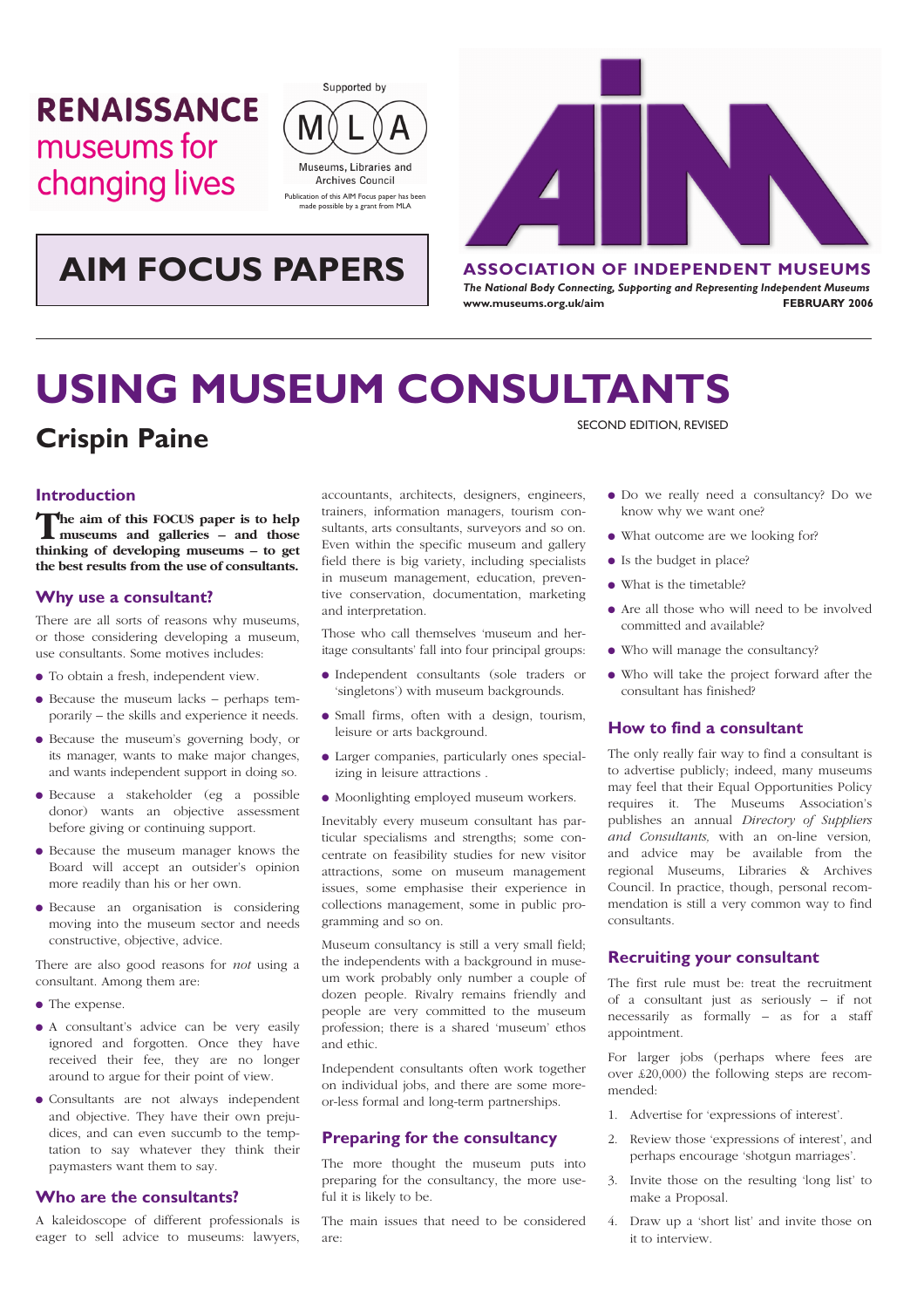For smaller jobs:

- 1. Advertise for Proposals.
- 2. Draw up a 'short list' and invite those on it to interview.

It is, though, important to remember that preparing a Proposal can take a consultant a considerable time. If the requirements of the tendering process seem too onerous, good consultants may not feel it is worth submitting.

# **Setting a timetable**

Unrealistic timetables are one of the most common problems. It is vital that a sensible start date be set, to allow time to appoint the consultant *you want*. A good independent consultant will probably be booked up for two or three months ahead, though he or she *may* be able to squeeze in a few days at short notice. Large firms have more flexibility than independents, and may be able to respond more quickly.

Ensure that the deadline gives enough time for *both* parties. Allow time to manage the consultancy; are the staff, volunteers and trustees involved going to be available? You will usually be expected to supply the consultant with information, eg recent annual reports and accounts or policy documents: allow time to collect and supply these papers and remember that any delay will cause slippage in the timetable.

It is equally important to ensure that the finishing date is carefully considered. It must give enough time for the job not to be skimped, and must also ensure that a decision on the consultants' recommendations follows quickly. Can you arrange a Trustees' meeting to receive the Report? How does the proposed timetable fit into your financial cycle?

Consider carefully, at this beginning stage, how you will take the project forward *after* the consultant has reported. Draft an outline Action Plan that leads on from the consultant's report.

### **How to write a good brief**

Your Brief to the consultant will very largely determine whether you got the job done that you want. A good Brief should include:

- 1. Background
	- An outline of the background of the project or problem on which the consultant is being asked to advise.
	- The mission of the museum, and some indication of its character and culture.
	- A sketch of the visitors, staff, buildings and collections.
	- Copies of the museum's Forward Plan, constitution, and most recent accounts and balance sheet.
- 2. The purpose of the consultancy: what, as exactly as possible, is the consultant

being asked to do? What is the hoped-for outcome of the project?

- 3. What skills and experience is the museum looking for in the consultant?
- 4. Required options:
	- What the Report should include, eg assessment of feasibility, assessment of capital and revenue costs, action plan etc.
	- How many copies are required. (Don't forget other stakeholders, eg any grantgiving body).
	- Other outputs, eg Presentation to Board, public meetings etc.
- 5. Proposed timetable:
	- Proposed start date.
	- Anticipated number of 'progress' meetings.
	- Proposed completion date; how crucial is that deadline?
	- Roughly how much time do *you* expect the consultant to spend on the job? (Remember that the consultant may disagree; may feel it needs more time or less.)
- 6. Method of work:
	- How much input will the museum's staff have?
	- What resources will the museum provide to support the consultant?
	- Indicate roughly how many interviews and meetings etc the consultant is expected to arrange. Are focus groups or public meetings expected?
	- Are specialist studies like market surveys, visitor surveys, collections surveys or building surveys expected? (If they are already available, send them with the Brief).
- 7. Confidentiality and copyright.
	- If you want to hold copyright in the Report you must negotiate it with the consultant; otherwise it belongs to the author. Some consultants are reluctant to assign copyright in order to avoid the risk of their report being 'quarried' and used outside the context of their work, thereby apparently lending their reputation to a view they might not support.
	- Is the project more than ordinarily confidential, or on the contrary is publicity actively sought?
- 8. Fee. What is the available budget? Does this cover expenses and VAT?
- 9. Appointment process:
	- To whom should Proposals be returned?
	- By when?
	- Appointment process and timetable.
- 10. The tender. What you feel it should include, eg:
	- Details of relevant experience.
	- Details and experience of consultant(s); who will do what.
	- Outline of research strategy, working methods and timetable.
	- Referees.
	- Proposed fee, what it includes and how it is arrived at.
- 11. Contacts:
	- Whom can consultants phone to discuss the project and seek more information?
	- Who will be managing the project and working with the consultant? (It is especially important that this be clear if more than one body is involved in the project).

#### **How to choose your consultant**

There will be three main ways in which you judge between the consultants seeking your job:

- 1. The consultant's Proposal, including their experience etc.
- 2. Any enquiries you can make from people who know them or their work.
- 3. The interview.

Just as for a staff appointment, it is helpful to draw up a 'person specification' for the consultant(s). What skills, experience or character are you looking for? You will then be able to use a careful analysis of their Proposal, private enquiries and the interview to find the individual or firm which most closely meets your specification.

Among the things you will be looking for are:

- Whether the consultant whether an individual or a firm – has relevant experiences.
- Whether they have a good track record.
- Evidence that they understand your Brief.
- Who the lead consultant for this job will be, and who is actually going to do the bulk of the fieldwork.
- Will they need any sub-contractors or associates, or back-up help of any kind. Who will they use? What resources have they got?
- An indication of empathy with the basic aims and culture of your museum.
- An ability to contribute fresh ideas.
- Value for money.
- A convincing Proposal.
- Vitally important: whether you like and can happily work with the team with whom you are going to work.

*Be prepared for potential consultants to query or challenge aspects of your Brief. Remember that it is precisely because you want a differ-*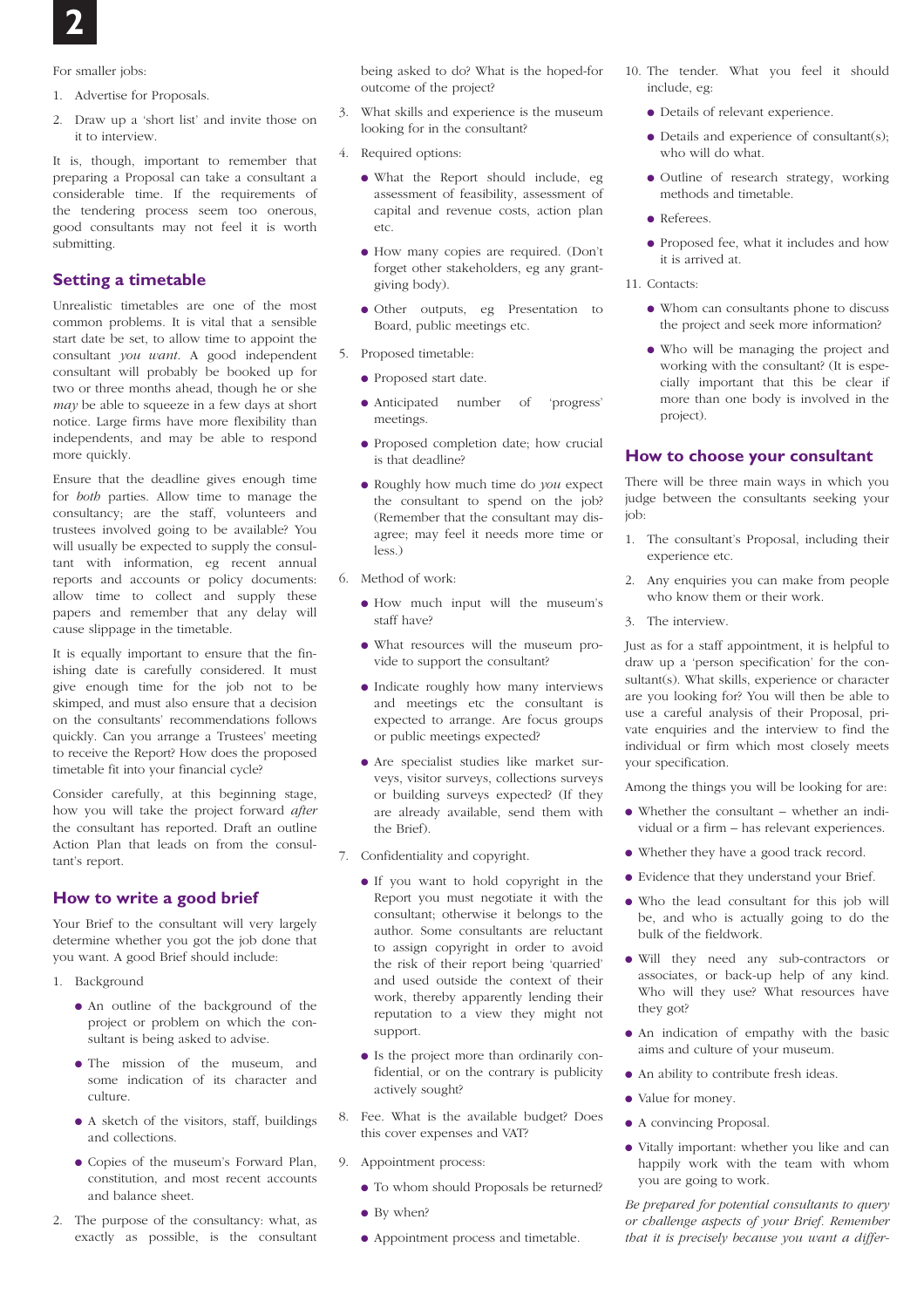#### *ent view from your own that you are hiring them.*

When comparing tenders, make sure that you are comparing like with like. For example, one consultant may claim to be a marketing specialist on the grounds of once having been on a two-day course, while another may have years of direct experience. One may think that your Brief implies a need for a thorough investigation of all possible sites, while another may feel that an analysis of space requirements is the main need at this stage. The Brief *should* have made clear which you are expecting, but the consultant may disagree.

You need to be very sure of the criteria on which you will make your choice: experience, empathy, imagination, reputation, price etc. Is a blue-chip company needed, or would you get better value from an independent?

While a consultancy job should be publicly advertised as the first step, it is perfectly acceptable to suggest to potential consultants that they combine to create a stronger team ('shotgun marriage') or add skills which you feel they may lack.

Interviewing the consultants will be much like interviewing for a member of staff: the same advice applies. There are however three major differences:

- 1. Because this is a comparatively short-term commitment, you can afford to take risks; to appoint, perhaps, the consultant with the imaginative ideas rather than the one with the solid track record.
- 2. You need to discover whether your consultant can think imaginatively about your problem or project, *without* exploiting their ideas. Architects and designers call 'free-pitching' the practice whereby a client invites a consultant to come up with ideas for a project, and then uses those ideas without payment. This is *not* acceptable.
- 3. Unlike candidates for a job, consultants' costs will vary. It may therefore be wise to consider the consultants' qualities first, and compare their proposed costs second.

# **What sort of contract?**

Formal contracts are still fairly uncommon in museum consultancy, though larger firms often have a standard contract. Unless your governing body's rules requires one, a formal contract is probably unnecessary for smaller jobs; an exchange of letters, based on your Brief and the consultant's Proposal, should be adequate. Ensure that these cover:

- Fee and payment stages; VAT; expenses.
- Timetable.
- What deliverables?

# **How much will it cost?**

Consultants' fees range from £200 to over £1000 per day. If that seems expensive, consider that the lower end of that range is probably much less than a museum professional costs their museum!

Independent consultants will normally expect to be paid a half or a third of the fee on appointment, a third halfway through a larger job, and the remainder on completion.

# **Getting going**

Once the consultant is appointed, the next step will be an initial meeting. At this meeting you will be able to:

- Get to know one another
- Define the issues more clearly.
- Refine the Brief and the Timetable.
- Provide essential documentation and background reading.
- Provide a list of essential/desirable people and places for the consultant to see.

# **Working with the consultant**

Devote time to working with your consultant. It helps relations if you can afford a modest amount of time to be hospitable, particularly if the consultant is away from home.

What facilities will you supply? Will the consultant need an office, or at least a desk and telephone? Secretarial help? Can you undertake to arrange the consultant's appointments? Ideally these aspects should be mentioned in your Brief, since they may help to keep the price down.

Ensure that all the museum staff and volunteers are fully au fait with the project. The consultant should be encouraged to talk privately to *all* relevant people, including that junior staff member with the unrealistic views, and that awkward volunteer! Ensure, too, that they are available within the timescale set for the consultancy.

*Allow for flexibility; you may find that the emphasis envisaged in your Brief changes radically. For example, the consultant may suggest adding a new dimension to your project, or may discover that your problem lies somewhere else entirely.*

Ensure that stage payments are made on time.

# **The Report and presentation**

What is the consultant being asked to deliver? Normally the principal outcome of a consultancy is a Report, but who is it intended for, and who will read it? The approach and style are likely to be different if the principal readers are museum professionals or people from a quite different field.

Will there be an Interim Report? Will there be a Draft Report? Who should see it? Is an Executive Summary of the Final Report needed for wider distribution?

Is the consultant being asked to give a Presentation of his or her conclusions? Who to? Is this Presentation required as well as the Report, or instead?

# **In case things go wrong**

Very occasionally things do go wrong between museum clients and consultants. Usually they can be quickly sorted out by informal discussion, but it is wise to include in the contract the name of an agreed arbitrator in case of real dispute.

# **The end of the affair**

Now the consultancy is finished, what did you think of it? What did your Trustees and other stakeholders think of it? What did the consultant think of it? It will be to everyone's advantage to carry out an evaluation, and for both parties to let the other know what they feel went right and what could be done better another time.

Is there to be any follow-up involving the consultants? Clients sometimes try (often without thinking about it) to get the consultants to do one or two extra little pieces of free work after the agreed end of the job. Equally, consultants sometimes slip into their Report recommendations for further paid work which they might undertake!

Ensure that the consultant delivers on time, and having delivered, is paid promptly.

One of the dangers of using consultants is that skills which once were shared among museum professionals become trade secrets. If the consultant's Report is  $-$  by agreement  $$ circulated among interested professionals, everyone gains and everyone benefits. Believe it or not, consultants get very involved in and committed to the jobs they undertake. It is a professional courtesy to keep them in touch by the occasional phone call and postcard as the project develops, and finally to invite them to the opening!

#### **Maintaining the momentum**

What matters most to *you* is what happens after the consultancy. How are you going to take the project forward? It is all too easy, especially during a long consultancy, to lose sight of the fundamental purpose of every consultancy, to guide *action*.

You should, at the very beginning, have outlined a Timetable and draft Action Plan, and the consultant should have refined that Action Plan to correspond with his or her recommendations. Now is the time to review it again, ensuring that the key permissions are obtained, the key meetings are fixed, and that the key people will be available to take the project forward.